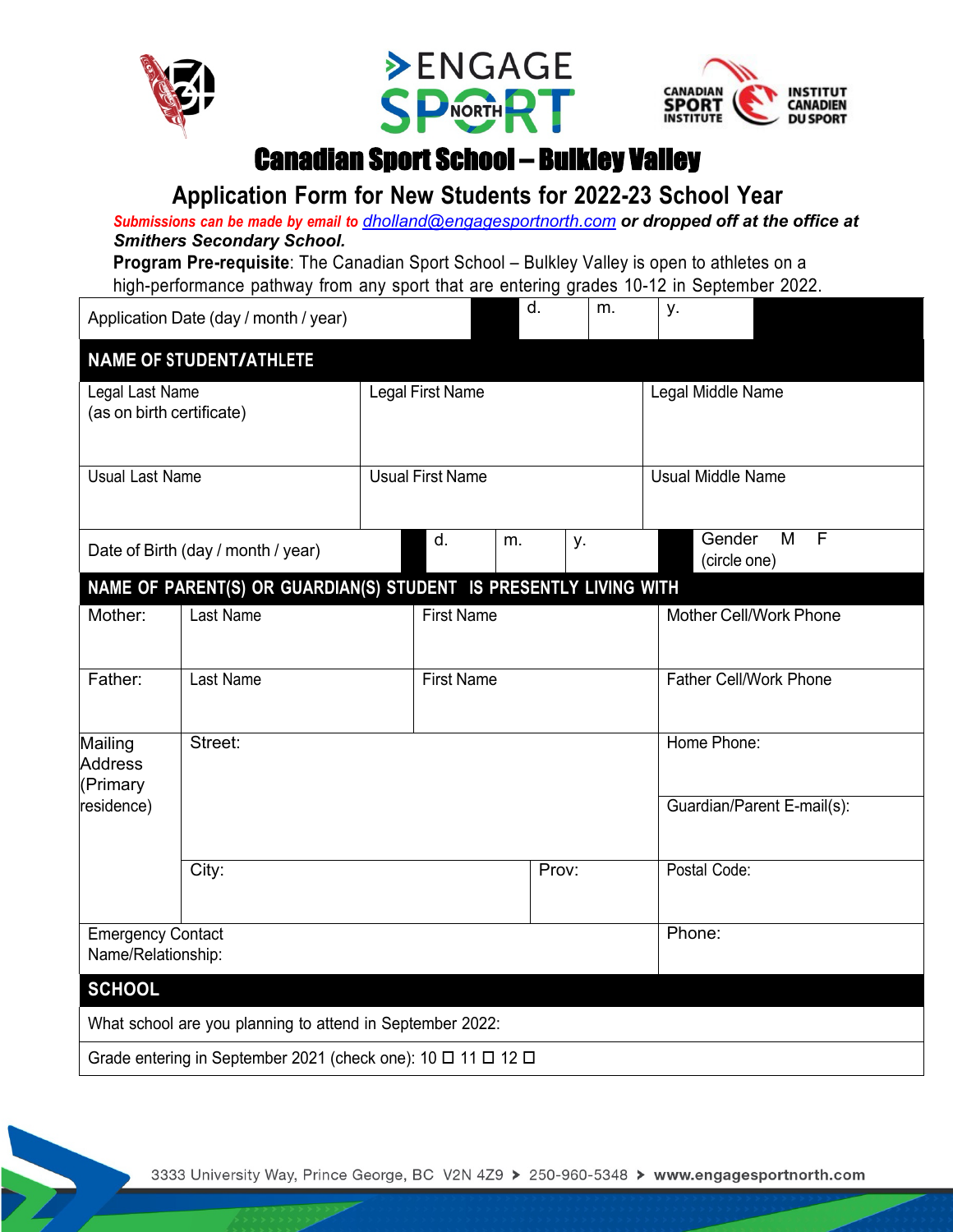

 $\sum_{i=1}^{n}$ 





### Canadian Sport School – Bulkley Valley

| <b>COURSE SELECTION</b>                                                                                                                                          |                                        |  |  |                                                     |            |  |        |  |  |
|------------------------------------------------------------------------------------------------------------------------------------------------------------------|----------------------------------------|--|--|-----------------------------------------------------|------------|--|--------|--|--|
| Please identify the courses that you have selected for the 2022-2023 academic year:                                                                              |                                        |  |  |                                                     |            |  |        |  |  |
|                                                                                                                                                                  |                                        |  |  |                                                     |            |  |        |  |  |
|                                                                                                                                                                  |                                        |  |  |                                                     |            |  |        |  |  |
|                                                                                                                                                                  |                                        |  |  |                                                     |            |  |        |  |  |
|                                                                                                                                                                  |                                        |  |  |                                                     |            |  |        |  |  |
| <b>HEALTH STATUS</b>                                                                                                                                             |                                        |  |  |                                                     |            |  |        |  |  |
| Medical Restrictions (if none, please state "N/A"):                                                                                                              |                                        |  |  |                                                     |            |  |        |  |  |
| Care Card / Medical #:                                                                                                                                           |                                        |  |  |                                                     |            |  |        |  |  |
| Family Doctor's Name:                                                                                                                                            |                                        |  |  |                                                     |            |  | Phone: |  |  |
|                                                                                                                                                                  | Date of last medical monitoring visit: |  |  |                                                     |            |  |        |  |  |
| Current status (healthy, injured, returning to activity):                                                                                                        |                                        |  |  |                                                     |            |  |        |  |  |
| Do you have extended health care insurance:                                                                                                                      |                                        |  |  |                                                     |            |  |        |  |  |
| If yes, what company (i.e. CAIP Insurance, Blue Cross):                                                                                                          |                                        |  |  |                                                     |            |  |        |  |  |
| Have you had a functional assessment done recently (physiotherapist):                                                                                            |                                        |  |  |                                                     |            |  |        |  |  |
| <b>SPORT</b>                                                                                                                                                     |                                        |  |  |                                                     |            |  |        |  |  |
| Sport:                                                                                                                                                           |                                        |  |  |                                                     |            |  |        |  |  |
| Athletic Level (state all that apply):                                                                                                                           |                                        |  |  |                                                     |            |  |        |  |  |
| CSI Pacific Targeted Athlete? □                                                                                                                                  |                                        |  |  | Provincial Team Member? □<br>Regional Team member □ |            |  |        |  |  |
| Primary training site:                                                                                                                                           |                                        |  |  |                                                     | Team/Club: |  |        |  |  |
| Coach<br>Contact                                                                                                                                                 | Name:                                  |  |  |                                                     | Phone:     |  | Email: |  |  |
| Please indicate your involvement, years you participated, and the results from ALL of the following competitions that are<br>applicable within the past 2 years: |                                        |  |  |                                                     |            |  |        |  |  |
| Event:<br>Year (s)                                                                                                                                               |                                        |  |  | Result (s)                                          |            |  |        |  |  |
| National Championships                                                                                                                                           |                                        |  |  |                                                     |            |  |        |  |  |
| <b>Provincial Championships</b>                                                                                                                                  |                                        |  |  |                                                     |            |  |        |  |  |
| Canada Games                                                                                                                                                     |                                        |  |  |                                                     |            |  |        |  |  |
| Western Canada Games                                                                                                                                             |                                        |  |  |                                                     |            |  |        |  |  |
| <b>BC Games</b>                                                                                                                                                  |                                        |  |  |                                                     |            |  |        |  |  |
| <b>Other Competitions</b>                                                                                                                                        |                                        |  |  |                                                     |            |  |        |  |  |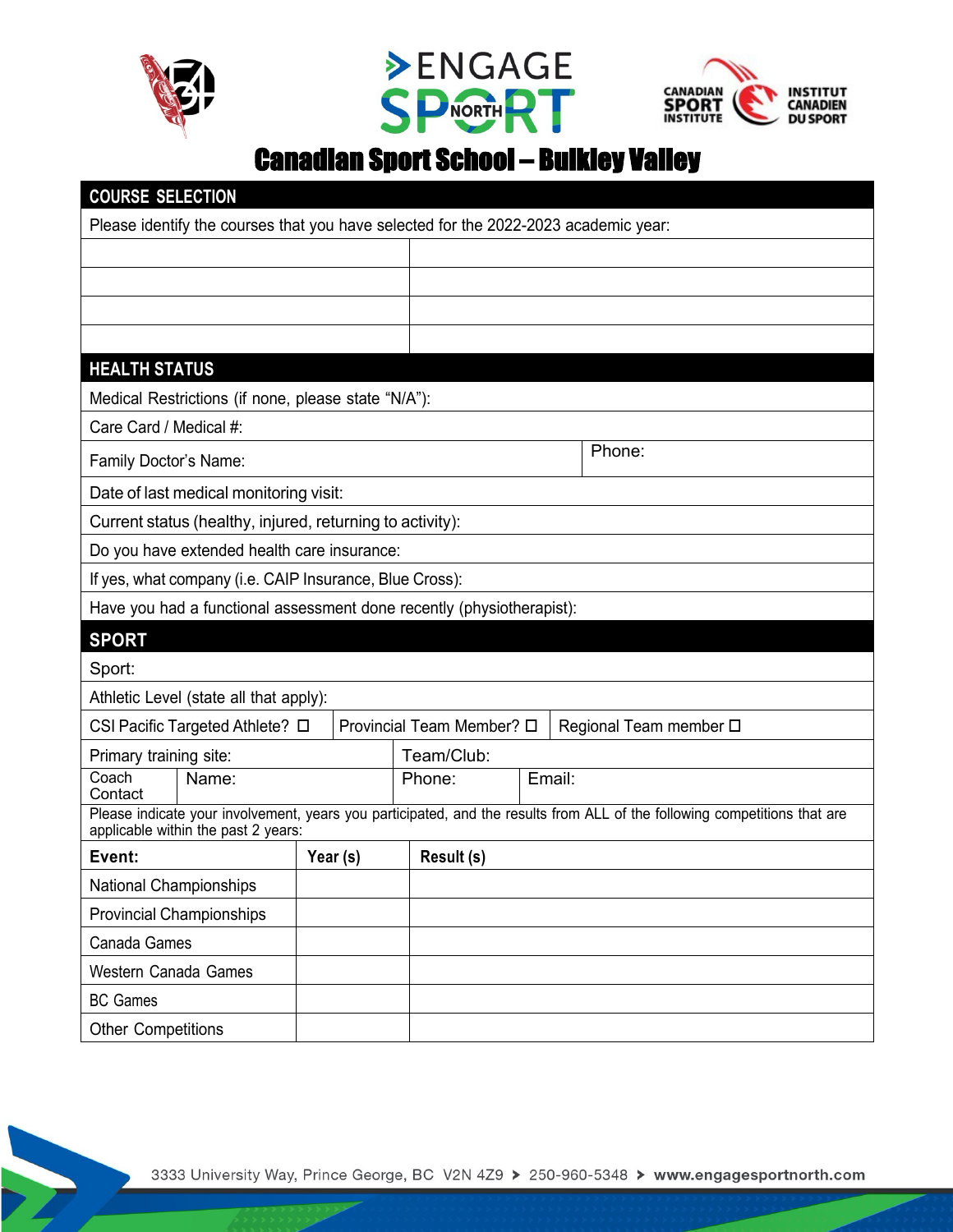





## Canadian Sport School – Bulkley Valley

| <b>TRAINING SUPPORT</b>                                                                                                                                                                                                                                                                                                                                                                                                                                                                                                                                                                                                                                                                                                                                                                                                                                                                                                                                                                                                                                                                                                                                                                                                   |                                              |  |  |  |  |  |  |
|---------------------------------------------------------------------------------------------------------------------------------------------------------------------------------------------------------------------------------------------------------------------------------------------------------------------------------------------------------------------------------------------------------------------------------------------------------------------------------------------------------------------------------------------------------------------------------------------------------------------------------------------------------------------------------------------------------------------------------------------------------------------------------------------------------------------------------------------------------------------------------------------------------------------------------------------------------------------------------------------------------------------------------------------------------------------------------------------------------------------------------------------------------------------------------------------------------------------------|----------------------------------------------|--|--|--|--|--|--|
| Physiotherapist/Athletic<br>Therapist                                                                                                                                                                                                                                                                                                                                                                                                                                                                                                                                                                                                                                                                                                                                                                                                                                                                                                                                                                                                                                                                                                                                                                                     | Massage Therapist                            |  |  |  |  |  |  |
| Chiropractor                                                                                                                                                                                                                                                                                                                                                                                                                                                                                                                                                                                                                                                                                                                                                                                                                                                                                                                                                                                                                                                                                                                                                                                                              | <b>Personal Trainer</b>                      |  |  |  |  |  |  |
| <b>Nutritionist</b>                                                                                                                                                                                                                                                                                                                                                                                                                                                                                                                                                                                                                                                                                                                                                                                                                                                                                                                                                                                                                                                                                                                                                                                                       | Strength &<br><b>Conditioning Coach</b>      |  |  |  |  |  |  |
| <b>Mental Trainer</b>                                                                                                                                                                                                                                                                                                                                                                                                                                                                                                                                                                                                                                                                                                                                                                                                                                                                                                                                                                                                                                                                                                                                                                                                     | Exercise Physiologist                        |  |  |  |  |  |  |
| Do you have a periodized training plan? (if yes, please include in application)<br>Do you have experience with any formalized training (i.e.Vim/Vigour program or other training?):<br>ALONG WITH ABOVE APPLICATION FORM, PLEASE SUBMIT BELOW DOCUMENTS TO COMPLETE<br><b>APPLICATION PACKAGE:</b><br>CSS-BV Applicant's Student Evaluation Form. (To be completed by Vice Principal).<br>A COPY of your most recent report card.<br>٠<br>Letter of Reference from your current coach (from your current sport & main sport if more than one).<br>$\bullet$<br>Sport Resume – including a summary of your sport history, results achieved and current status (point<br>$\bullet$<br>form or paragraph form is OK).<br>A paragraph stating (a) why you want to attend Canadian Sport School - Bulkley Valley and (b) what<br>$\bullet$<br>makes you a good candidate for the school (only about 150 words).<br>Total Sport School Fee is \$1200. With your application, please include an initial deposit cheque in the amount of<br>$\bullet$<br>\$400 made out to Engage Sport North (Dated April 1, 2022) along with two other post-dated cheques for \$400<br>each, dated for: September 1, 2022 and November 1, 2022. |                                              |  |  |  |  |  |  |
| If you prefer to make payment in one installment, please communicate that upon submitting your<br>$\bullet$<br>application.<br>If unsuccessful after intake process, all post-dated cheques will be returned to applicant.<br>٠<br>Please note, there is no partial or full refund to applicants that accept their offer to join Sports<br>$\bullet$<br>School for 2022-23.<br>APPLICANTS THAT DO NOT INCLUDE ALL SUPPORTING DOCUMENTATION.<br>$\bullet$                                                                                                                                                                                                                                                                                                                                                                                                                                                                                                                                                                                                                                                                                                                                                                  |                                              |  |  |  |  |  |  |
| MANDATORY DEPOSIT AND POST-DATED CHEQUES MAY NOT BE CONSIDERED.                                                                                                                                                                                                                                                                                                                                                                                                                                                                                                                                                                                                                                                                                                                                                                                                                                                                                                                                                                                                                                                                                                                                                           |                                              |  |  |  |  |  |  |
| <b>EARLY-BIRD APPLICATION DEADLINE IS MARCH 25, 2022</b>                                                                                                                                                                                                                                                                                                                                                                                                                                                                                                                                                                                                                                                                                                                                                                                                                                                                                                                                                                                                                                                                                                                                                                  |                                              |  |  |  |  |  |  |
|                                                                                                                                                                                                                                                                                                                                                                                                                                                                                                                                                                                                                                                                                                                                                                                                                                                                                                                                                                                                                                                                                                                                                                                                                           | FINAL APPLICATION DEADLINE IS APRIL 1, 2022. |  |  |  |  |  |  |
|                                                                                                                                                                                                                                                                                                                                                                                                                                                                                                                                                                                                                                                                                                                                                                                                                                                                                                                                                                                                                                                                                                                                                                                                                           |                                              |  |  |  |  |  |  |
| Parent Signature:                                                                                                                                                                                                                                                                                                                                                                                                                                                                                                                                                                                                                                                                                                                                                                                                                                                                                                                                                                                                                                                                                                                                                                                                         | Date:                                        |  |  |  |  |  |  |
| <b>Student Signature:</b><br>Date:                                                                                                                                                                                                                                                                                                                                                                                                                                                                                                                                                                                                                                                                                                                                                                                                                                                                                                                                                                                                                                                                                                                                                                                        |                                              |  |  |  |  |  |  |

3333 University Way, Prince George, BC V2N 4Z9 > 250-960-5348 > www.engagesportnorth.com